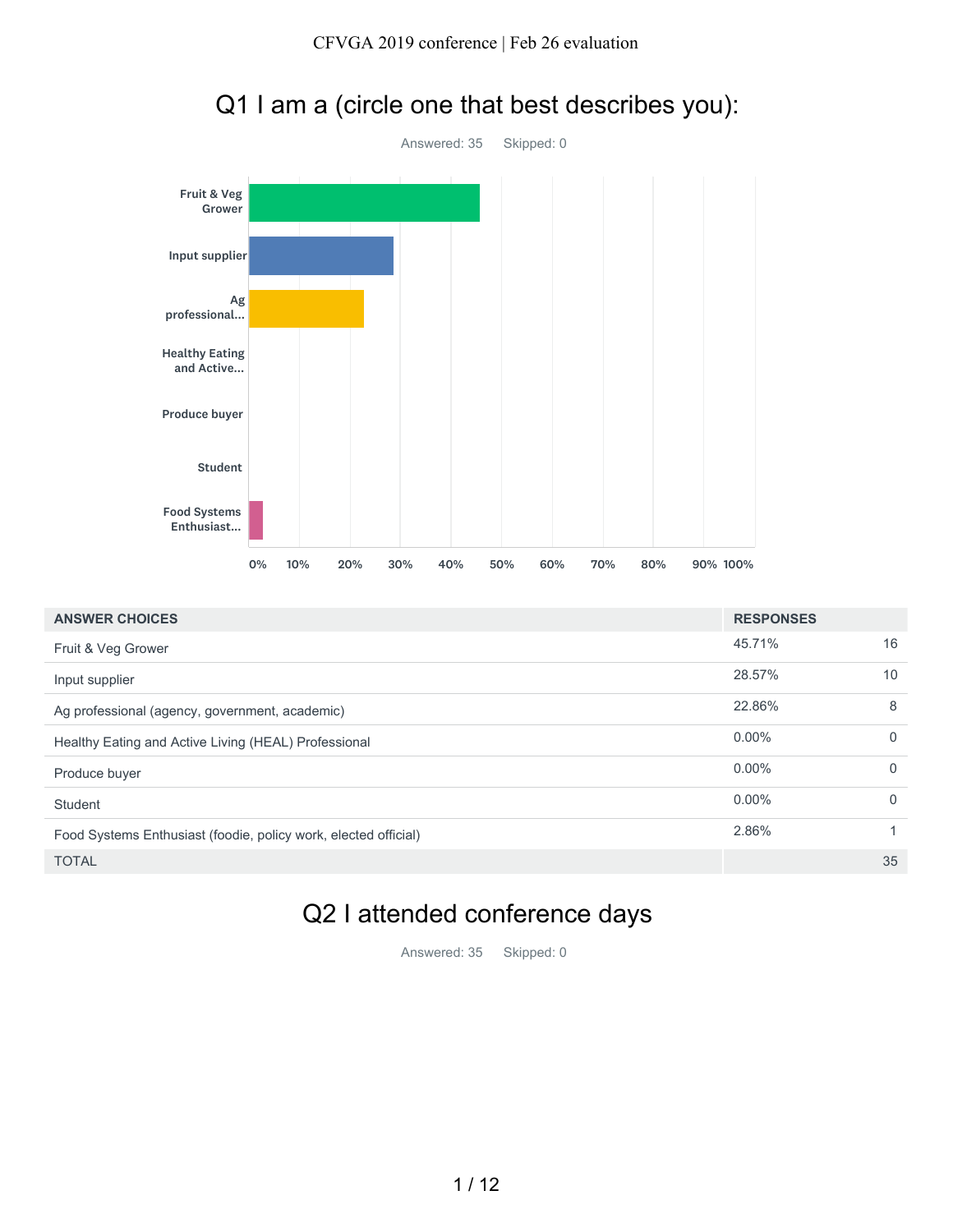

| <b>ANSWER CHOICES</b> | <b>RESPONSES</b> |
|-----------------------|------------------|
| Feb 25                | $0.00\%$<br>0    |
| Feb 26                | 14.29%<br>5      |
| Both Feb 25 and 26    | 85.71%<br>30     |
| <b>TOTAL</b>          | 35               |

## Q3 Rate your knowledge before and after these sessions (1 to 5, 5 is high)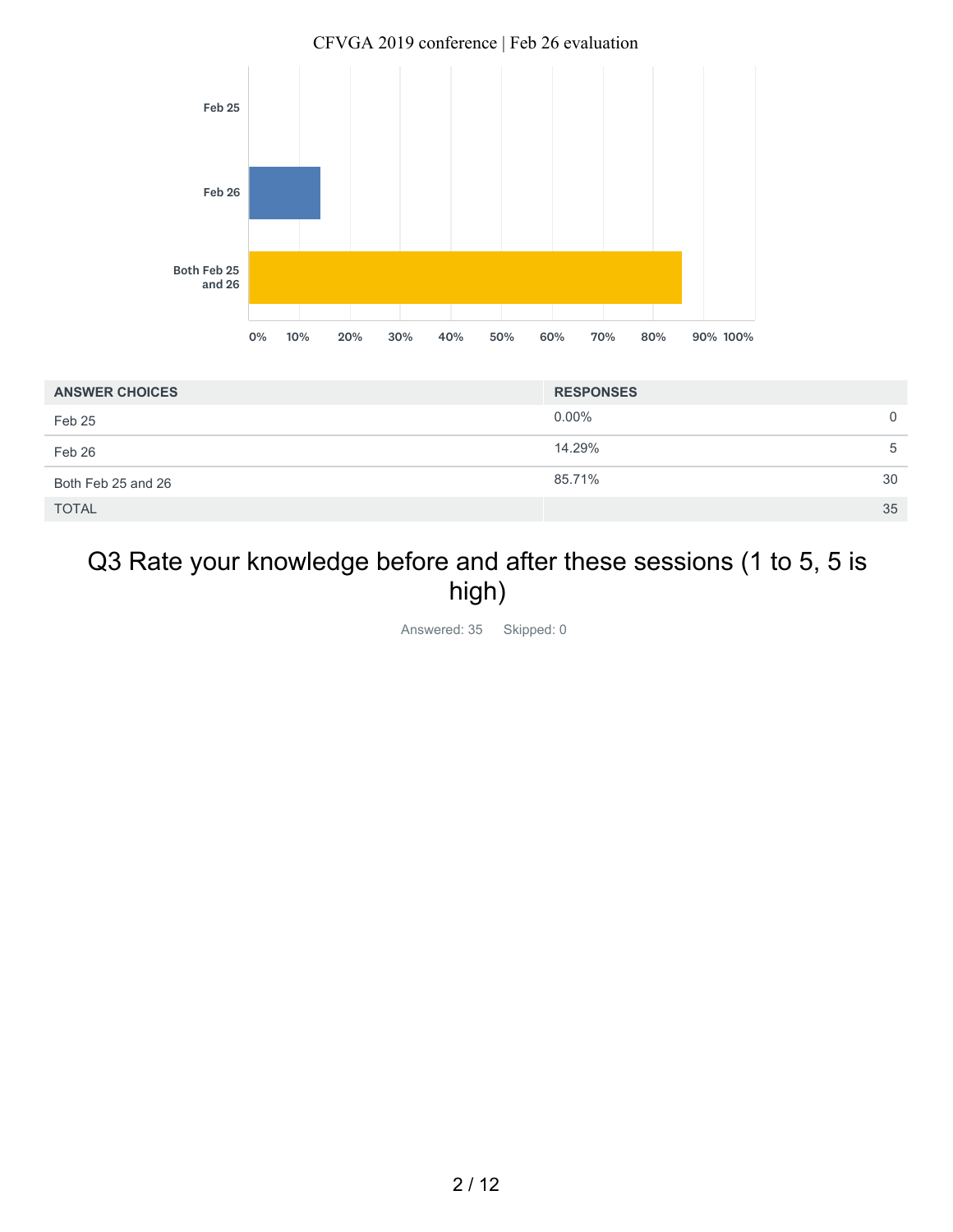

|                                                                                                                           |                          | 2           | 3           | 4             | 5           | <b>DID</b><br><b>NOT</b><br><b>ATTEND</b> | <b>TOTAL</b> | <b>WEIGHTED</b><br><b>AVERAGE</b> |
|---------------------------------------------------------------------------------------------------------------------------|--------------------------|-------------|-------------|---------------|-------------|-------------------------------------------|--------------|-----------------------------------|
| BEFORE Common Trends, Threats and<br>Opportunities in Global (and Local) Fresh<br>Produce Markets, Not so Common Anymore? | 2.86%                    | 22.86%<br>8 | 25.71%<br>9 | 5.71%<br>2    | $0.00\%$    | 42.86%<br>15                              | 35           | 1.49                              |
| AFTER Common Trends, Threats and<br>Opportunities in Global (and Local) Fresh<br>Produce Markets, Not so Common Anymore?  | $0.00\%$<br>$\mathbf{0}$ | 5.71%<br>2  | 2.86%       | 37.14%<br>13  | 11.43%<br>4 | 42.86%<br>15                              | 35           | 2.26                              |
| BEFORE The Farm Bill. Trade Issues and<br>More                                                                            | 8.57%<br>3               | 20.00%      | 17.14%<br>6 | $8.57\%$<br>3 | $0.00\%$    | 45.71%<br>16                              | 35           | 1.34                              |
| AFTER The Farm Bill, Trade Issues and More                                                                                | $0.00\%$<br>$\Omega$     | 2.86%       | 25.71%<br>9 | 20.00%        | 5.71%       | 45.71%<br>16                              | 35           | 1.91                              |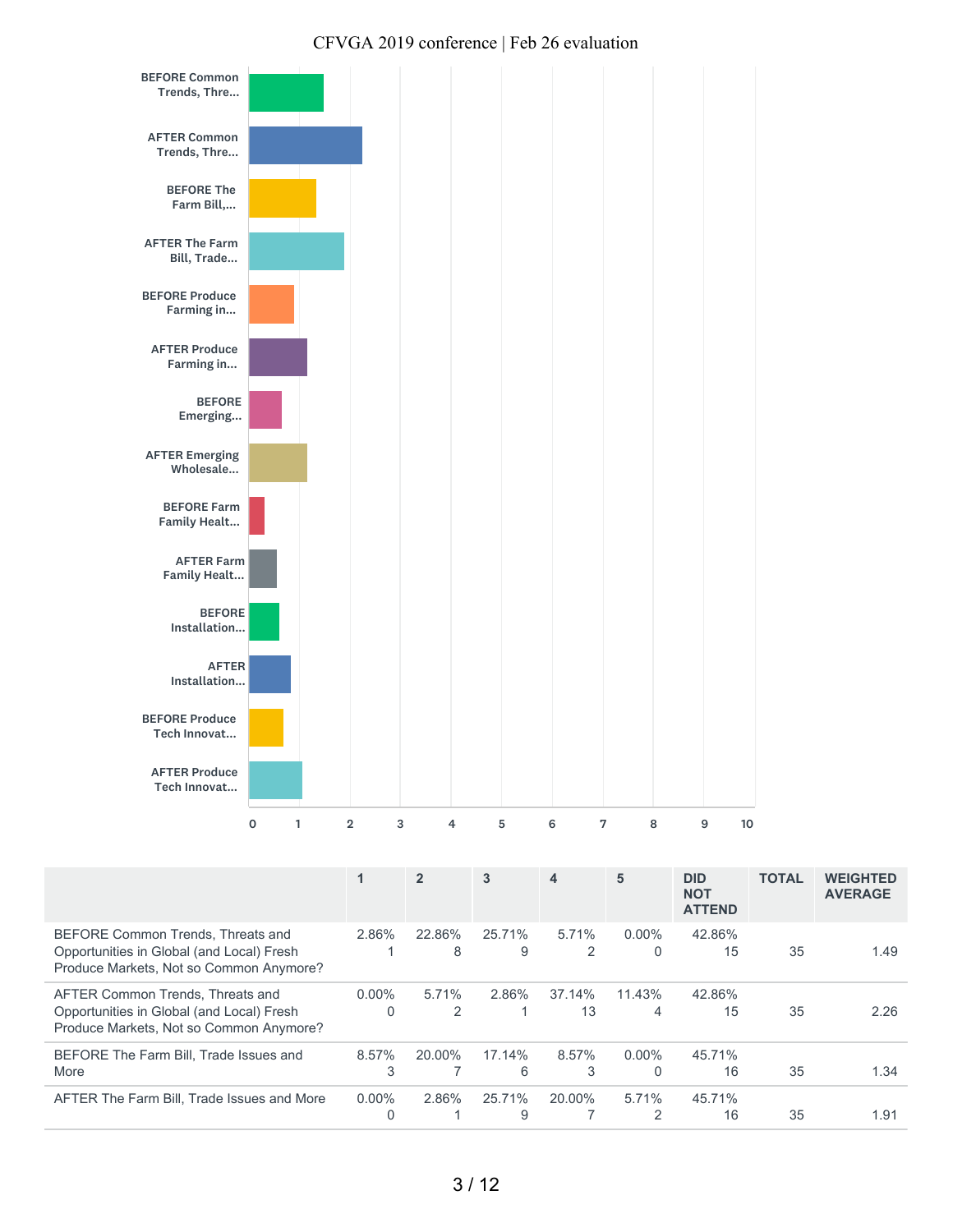| <b>BEFORE Produce Farming in Weather</b><br>Extremes and Risk Management Strategies | 5.71%<br>2               | 5.71%<br>2           | 8.57%<br>3  | 8.57%<br>3           | 2.86%         | 68.57%<br>24 | 35 | 0.91 |
|-------------------------------------------------------------------------------------|--------------------------|----------------------|-------------|----------------------|---------------|--------------|----|------|
| <b>AFTER Produce Farming in Weather Extremes</b><br>and Risk Management Strategies  | $0.00\%$<br>$\Omega$     | $0.00\%$<br>$\Omega$ | 2.86%       | 20.00%               | 5.71%<br>2    | 71.43%<br>25 | 35 | 1.17 |
| <b>BEFORE Emerging Wholesale Marketplace</b><br>Opportunities in Denver Metro       | 8.57%<br>3               | 14.29%<br>5          | 5.71%<br>2  | 2.86%<br>1           | $0.00\%$<br>0 | 68.57%<br>24 | 35 | 0.66 |
| <b>AFTER Emerging Wholesale Marketplace</b><br>Opportunities in Denver Metro        | $0.00\%$<br>$\Omega$     | $0.00\%$<br>$\Omega$ | 11.43%<br>4 | 17.14%<br>6          | 2.86%         | 68.57%<br>24 | 35 | 1.17 |
| BEFORE Farm Family Health (joint, eye, skin,<br>mental)                             | 2.86%                    | 5.71%<br>2           | 5.71%<br>2  | $0.00\%$<br>$\Omega$ | $0.00\%$<br>0 | 85.71%<br>30 | 35 | 0.31 |
| AFTER Farm Family Health (joint, eye, skin,<br>mental)                              | $0.00\%$<br>$\Omega$     | $0.00\%$<br>$\Omega$ | 2.86%       | 8.57%<br>3           | 2.86%         | 85.71%<br>30 | 35 | 0.57 |
| BEFORE Installation, costs and benefits of sub-<br>surface drip irrigation          | 2.86%                    | 2.86%                | 5.71%<br>2  | 8.57%<br>3           | $0.00\%$<br>0 | 80.00%<br>28 | 35 | 0.60 |
| AFTER Installation, costs and benefits of sub-<br>surface drip irrigation           | $0.00\%$<br>$\Omega$     | $0.00\%$<br>$\Omega$ | 2.86%       | 11.43%<br>4          | 5.71%<br>2    | 80.00%<br>28 | 35 | 0.83 |
| <b>BEFORE Produce Tech Innovation Pitch</b>                                         | 8.57%<br>3               | 8.57%<br>3           | 5.71%<br>2  | 2.86%                | 2.86%         | 71.43%<br>25 | 35 | 0.69 |
| <b>AFTER Produce Tech Innovation Pitch</b>                                          | $0.00\%$<br><sup>0</sup> | 2.86%                | 5.71%<br>2  | 17.14%<br>6          | 2.86%         | 71.43%<br>25 | 35 | 1.06 |

## Q4 Will you use this knowledge gained?

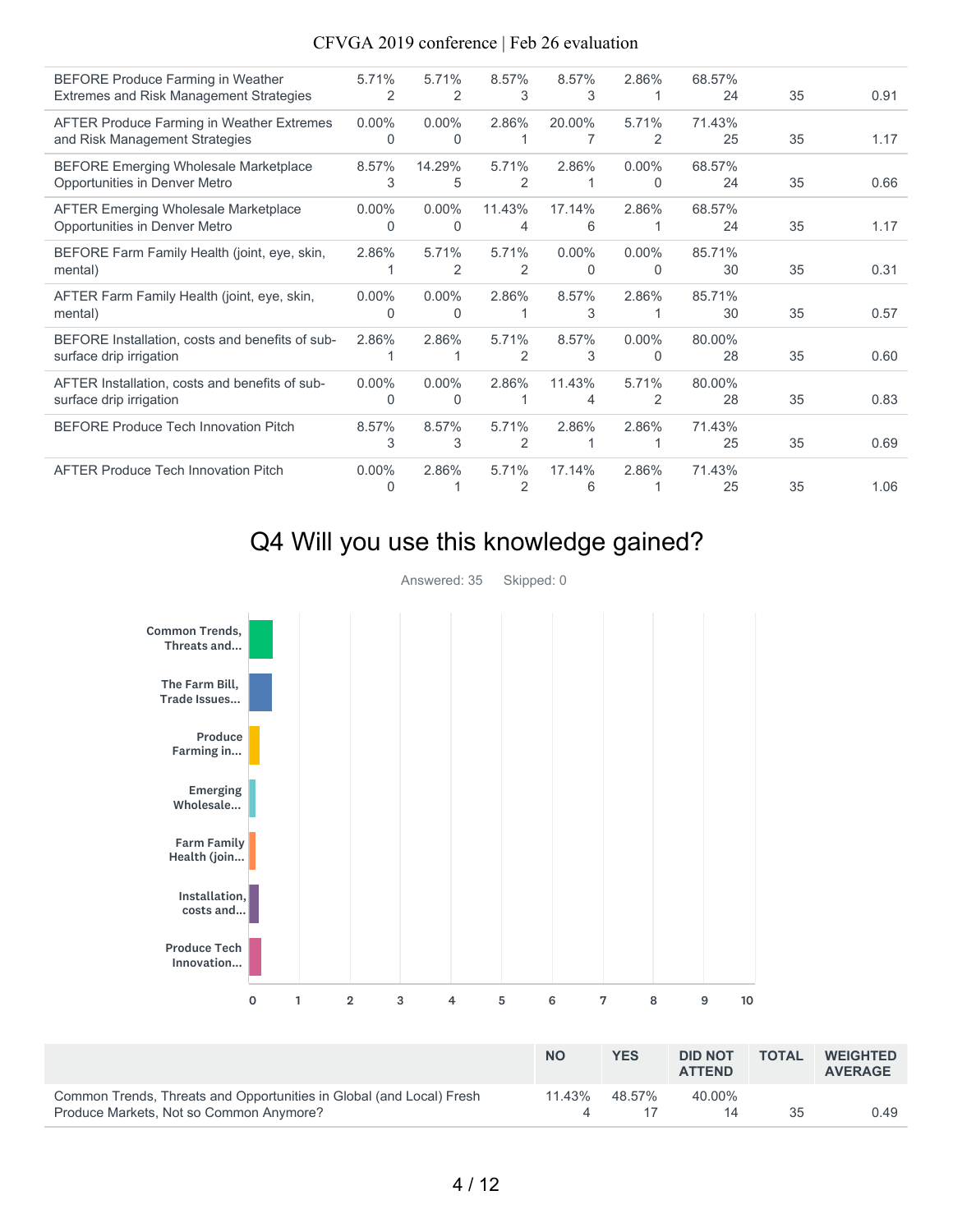| The Farm Bill, Trade Issues and More                               | 11.43%   | 45.71% | 42.86% |    |      |
|--------------------------------------------------------------------|----------|--------|--------|----|------|
|                                                                    | 4        | 16     | 15     | 35 | 0.46 |
| Produce Farming in Weather Extremes and Risk Management Strategies | $5.71\%$ | 22.86% | 71.43% |    |      |
|                                                                    | 2        | 8      | 25     | 35 | 0.23 |
| Emerging Wholesale Marketplace Opportunities in Denver Metro       | 17.14%   | 14.29% | 68.57% |    |      |
|                                                                    | 6        | 5      | 24     | 35 | 0.14 |
| Farm Family Health (joint, eye, skin, mental)                      | $0.00\%$ | 14.29% | 85.71% |    |      |
|                                                                    | $\Omega$ | 5      | 30     | 35 | 0.14 |
| Installation, costs and benefits of sub-surface drip irrigation    | $0.00\%$ | 20.00% | 80.00% |    |      |
|                                                                    | $\Omega$ |        | 28     | 35 | 0.20 |
| Produce Tech Innovation Pitch                                      | 2.86%    | 25.71% | 71.43% |    |      |
|                                                                    |          | 9      | 25     | 35 | 0.26 |

### Q5 New connections: Did you make any new business contacts today by participating in



|                           | <b>YES</b>   | <b>NO</b>   | <b>NOT SURE</b> | <b>DIDN'T ATTEND</b> | <b>TOTAL</b> | <b>WEIGHTED AVERAGE</b> |
|---------------------------|--------------|-------------|-----------------|----------------------|--------------|-------------------------|
| Exhibits/Displays         | 65.71%<br>23 | 11.43%<br>4 | 8.57%<br>3      | 14.29%<br>5          | 35           | 1.40                    |
| Lunch                     | 74.29%       | 8.57%       | 8.57%           | 8.57%                |              |                         |
|                           | 26           | 3           | 3               | 3                    | 35           | 1.57                    |
| Informal Networking Times | 62.86%       | 5.71%       | 17.14%          | 14.29%               |              |                         |
|                           | 22           | 2           | 6               | 5                    | 35           | 1.43                    |
| <b>Breakout Sessions</b>  | 57.14%       | 11.43%      | 14.29%          | 17.14%               |              |                         |
|                           | 20           | 4           | 5               | 6                    | 35           | 1.29                    |
| <b>Tech Pitch</b>         | 28.57%       | 25.71%      | 14.29%          | 31.43%               |              |                         |
|                           | 10           | 9           | 5               | 11                   | 35           | 0.71                    |

## Q6 What did you like most about the 5th annual conference?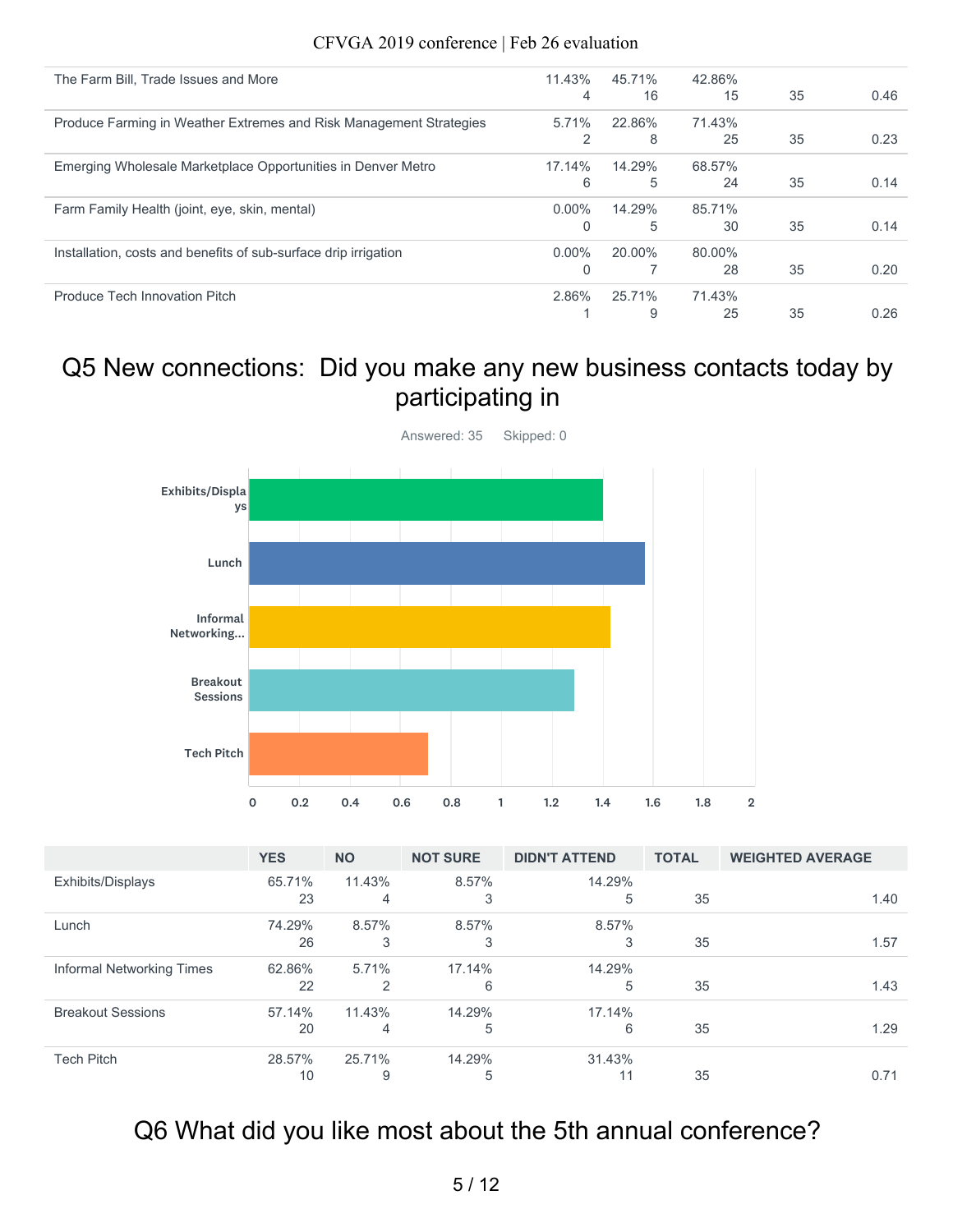Answered: 20 Skipped: 15

| #              | <b>RESPONSES</b>                                                                                                                                                            | <b>DATE</b>        |
|----------------|-----------------------------------------------------------------------------------------------------------------------------------------------------------------------------|--------------------|
|                | 2 nd Day - Rabo Dank Presentation - Our world is smaller now and we need to know more outside<br>markets. David needed more time. Very interesting - bring him back yearly. | 3/14/2019 9:47 AM  |
| 2              | David Magana - He had some interesting graphs in his presentation. As a consumer, I would have<br>never thought blueberries would be that well liked.                       | 3/14/2019 9:38 AM  |
| 3              | <b>The Presenters</b>                                                                                                                                                       | 3/12/2019 2:48 PM  |
| $\overline{4}$ | Great conference - well organized - lots of good information                                                                                                                | 3/12/2019 2:46 PM  |
| 5              | Speakers and excellent food                                                                                                                                                 | 3/12/2019 2:44 PM  |
| 6              | Networking                                                                                                                                                                  | 3/12/2019 2:36 PM  |
| 7              | Networking with vendors and other growers                                                                                                                                   | 3/12/2019 2:28 PM  |
| 8              | Presentation from David Magana                                                                                                                                              | 3/12/2019 2:21 PM  |
| 9              | Networking / Fraternity / Education                                                                                                                                         | 3/12/2019 2:18 PM  |
| 10             | Contents                                                                                                                                                                    | 3/12/2019 2:15 PM  |
| 11             | Q&A and keynotes - excellent format                                                                                                                                         | 3/12/2019 2:10 PM  |
| 12             | Conference                                                                                                                                                                  | 3/12/2019 2:07 PM  |
| 13             | Loved PollEv                                                                                                                                                                | 3/12/2019 2:06 PM  |
| 14             | Networking and good panel topics                                                                                                                                            | 3/12/2019 1:56 PM  |
| 15             | Content, connections made                                                                                                                                                   | 2/27/2019 2:44 PM  |
| 16             | Presentations in the general sessions were great                                                                                                                            | 2/27/2019 2:24 PM  |
| 17             | answered yesterday - but wanted to mention the soup from Monday's lunch was incredible. Dying<br>for the recipe :)                                                          | 2/27/2019 1:06 PM  |
| 18             | RobertSakata and Adrian Card                                                                                                                                                | 2/27/2019 12:06 PM |
| 19             | It was great.                                                                                                                                                               | 2/27/2019 12:05 PM |
| 20             | Making connections with other people.                                                                                                                                       | 2/26/2019 5:06 PM  |
|                |                                                                                                                                                                             |                    |

# Q7 Did the tech pitch give you ideas for business solutions?

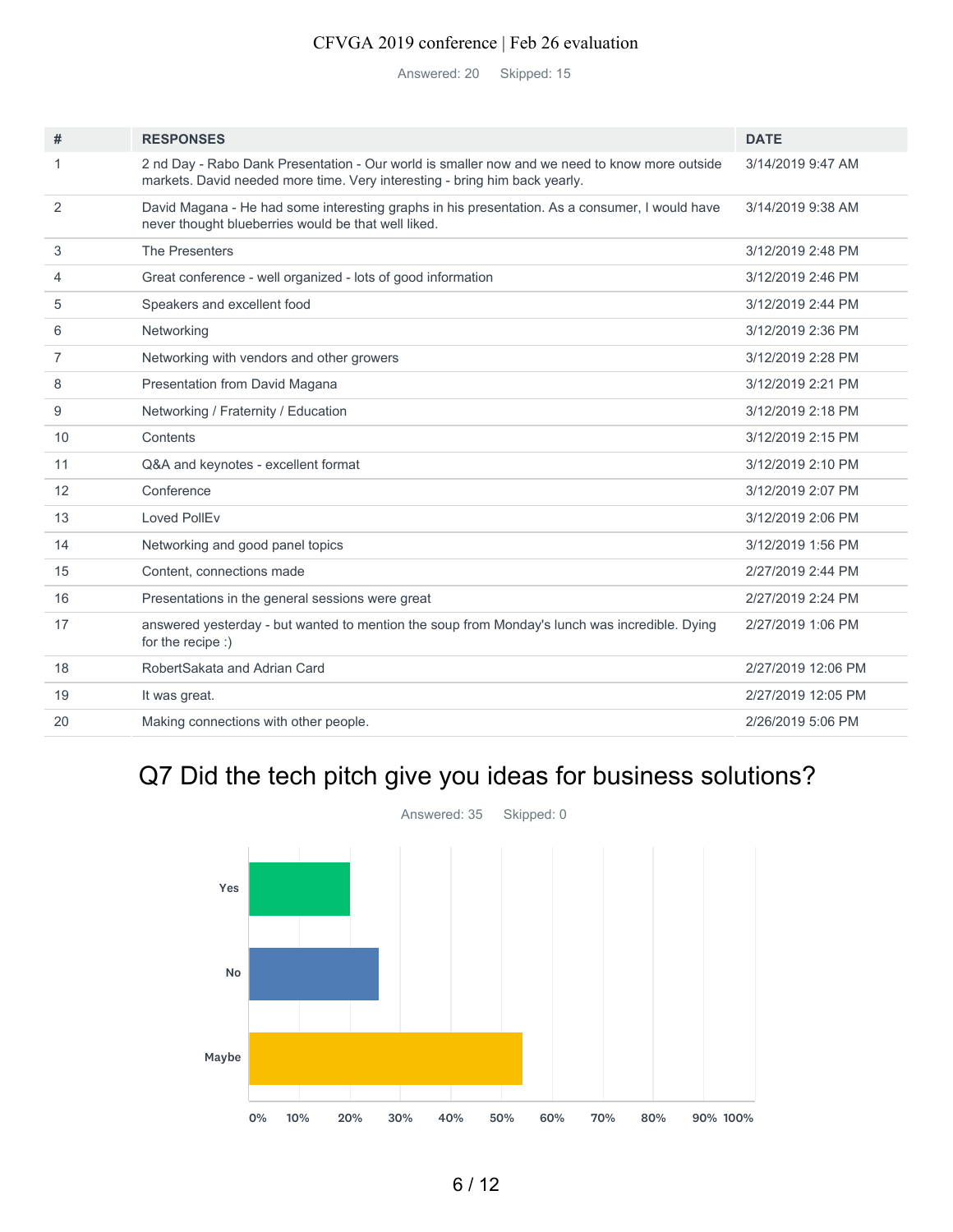| <b>ANSWER CHOICES</b> | <b>RESPONSES</b> |  |
|-----------------------|------------------|--|
| Yes                   | 20.00%           |  |
| No                    | 25.71%<br>9      |  |
| Maybe                 | 54.29%<br>19     |  |
| <b>TOTAL</b>          | 35               |  |

## Q8 How can we improve the CFVGA conference in future years? What was missing or not addressed?

Answered: 13 Skipped: 22

| #  | <b>RESPONSES</b>                                                                                                          | <b>DATE</b>        |
|----|---------------------------------------------------------------------------------------------------------------------------|--------------------|
|    | Labor issues Regulation information                                                                                       | 3/13/2019 9:50 AM  |
| 2  | Nothing                                                                                                                   | 3/12/2019 2:46 PM  |
| 3  | More on the production/growing/harvest side                                                                               | 3/12/2019 2:44 PM  |
| 4  | Make the presentation slides available                                                                                    | 3/12/2019 2:21 PM  |
| 5  | 600 people                                                                                                                | 3/12/2019 2:15 PM  |
| 6  | Climate change - Agriculture roles                                                                                        | 3/12/2019 2:10 PM  |
|    | Help the little guys too                                                                                                  | 3/12/2019 2:06 PM  |
| 8  | The Farm Bill break out session was kind of political                                                                     | 3/12/2019 2:00 PM  |
| 9  | More focus on adoption of new ag-tech                                                                                     | 3/12/2019 1:56 PM  |
| 10 | n/a                                                                                                                       | 2/27/2019 2:44 PM  |
| 11 | You always surprise me, this conference seemed better than ever, I'm sure y'all will improve on<br>this one for next year | 2/27/2019 2:24 PM  |
| 12 | answered yesterday                                                                                                        | 2/27/2019 1:06 PM  |
| 13 | More attendance by large growers                                                                                          | 2/27/2019 12:06 PM |

### Q9 Was the time allotted for networking and socializing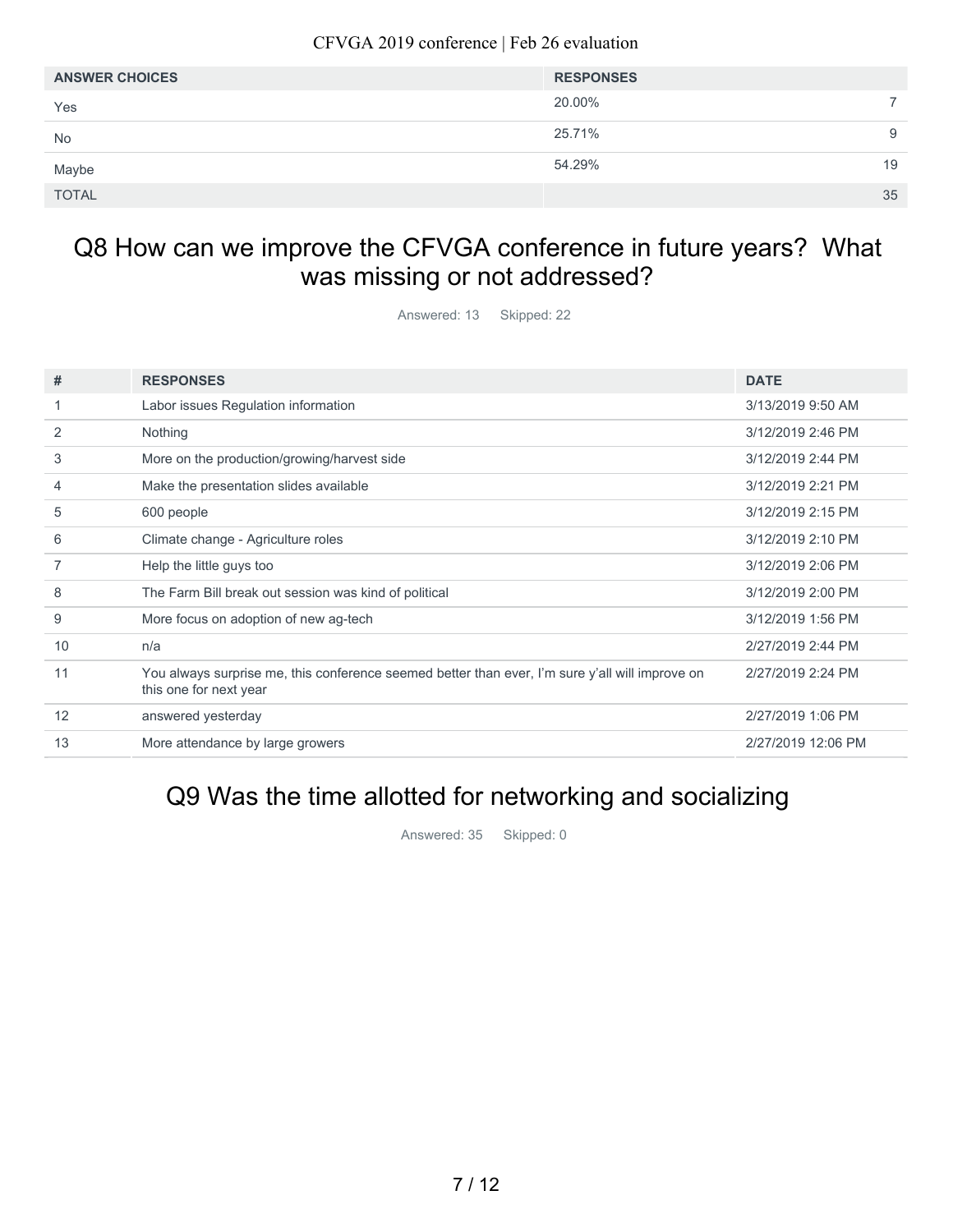

| <b>ANSWER CHOICES</b> | <b>RESPONSES</b> |             |
|-----------------------|------------------|-------------|
| Too short             | 8.57%            | 3           |
| Just right            | 91.43%           | 32          |
| Too long              | $0.00\%$         | $\mathbf 0$ |
| <b>TOTAL</b>          |                  | 35          |

# Q10 Was the time allotted for the awards lunch



| <b>ANSWER CHOICES</b> | <b>RESPONSES</b> |                |
|-----------------------|------------------|----------------|
| Too short             | $0.00\%$         | $\overline{0}$ |
| Just right            | 94.29%           | 33             |
| Too long              | 5.71%            | 2              |
| <b>TOTAL</b>          |                  | 35             |

# Q11 What content would you like to see at the 2020 conference?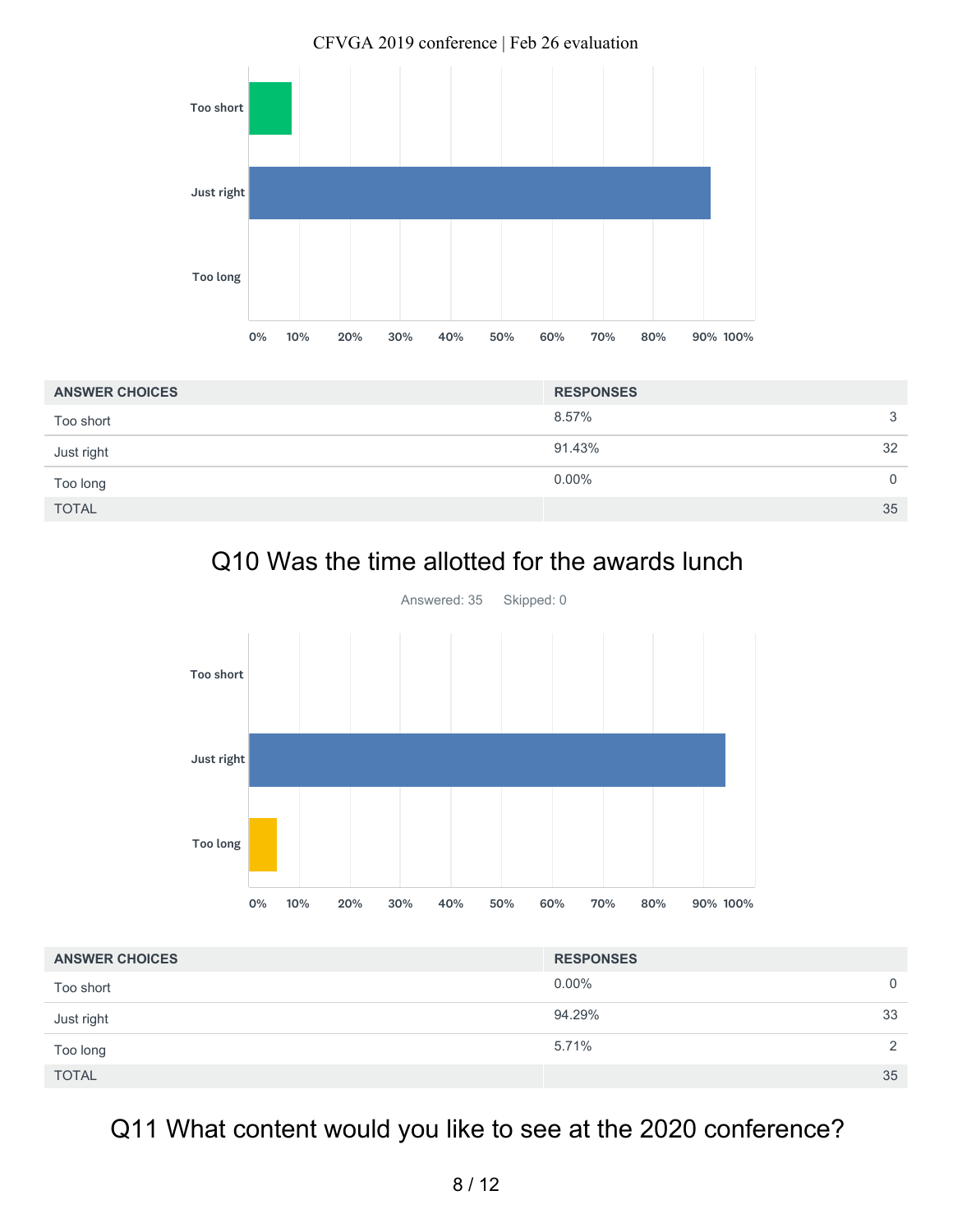Answered: 17 Skipped: 18

| #  | <b>RESPONSES</b>                                                                                                  | <b>DATE</b>       |
|----|-------------------------------------------------------------------------------------------------------------------|-------------------|
| 1  | Bring David Magana back yearly to update us.                                                                      | 3/14/2019 9:47 AM |
| 2  | New technology for farming. Health segment was good this year. Maybe expand on this with<br>nutrition.            | 3/14/2019 9:38 AM |
| 3  | Get the conversation about suicide going. I learned that there is an issue in farming that we need<br>to discuss. | 3/13/2019 9:44 AM |
| 4  | More vendor time                                                                                                  | 3/12/2019 2:46 PM |
| 5  | More on production side                                                                                           | 3/12/2019 2:44 PM |
| 6  | Product updates by sponsor & exhibitors in Break Out Sessions                                                     | 3/12/2019 2:30 PM |
| 7  | Continue with small/mid-size farm info                                                                            | 3/12/2019 2:28 PM |
| 8  | Similar                                                                                                           | 3/12/2019 2:18 PM |
| 9  | Generations working together/health and wellbeing of the family farm                                              | 3/12/2019 2:15 PM |
| 10 | Logistic                                                                                                          | 3/12/2019 2:12 PM |
| 11 | Climate change - Agriculture roles                                                                                | 3/12/2019 2:10 PM |
| 12 | Include other regions more                                                                                        | 3/12/2019 2:06 PM |
| 13 | Discussion on hemp in Colorado and more discussion on ag-tech adoption                                            | 3/12/2019 1:56 PM |
| 14 | agritourism, land link programs and ways to keep land in production                                               | 2/27/2019 2:44 PM |
| 15 | I'm sure what y'all come up with will be a great benefit for all involved                                         | 2/27/2019 2:24 PM |
| 16 | answered yesterday                                                                                                | 2/27/2019 1:06 PM |
| 17 | Need more time for the trade show.                                                                                | 2/26/2019 5:06 PM |
|    |                                                                                                                   |                   |

# Q12 How long should the CFVGA conference be?

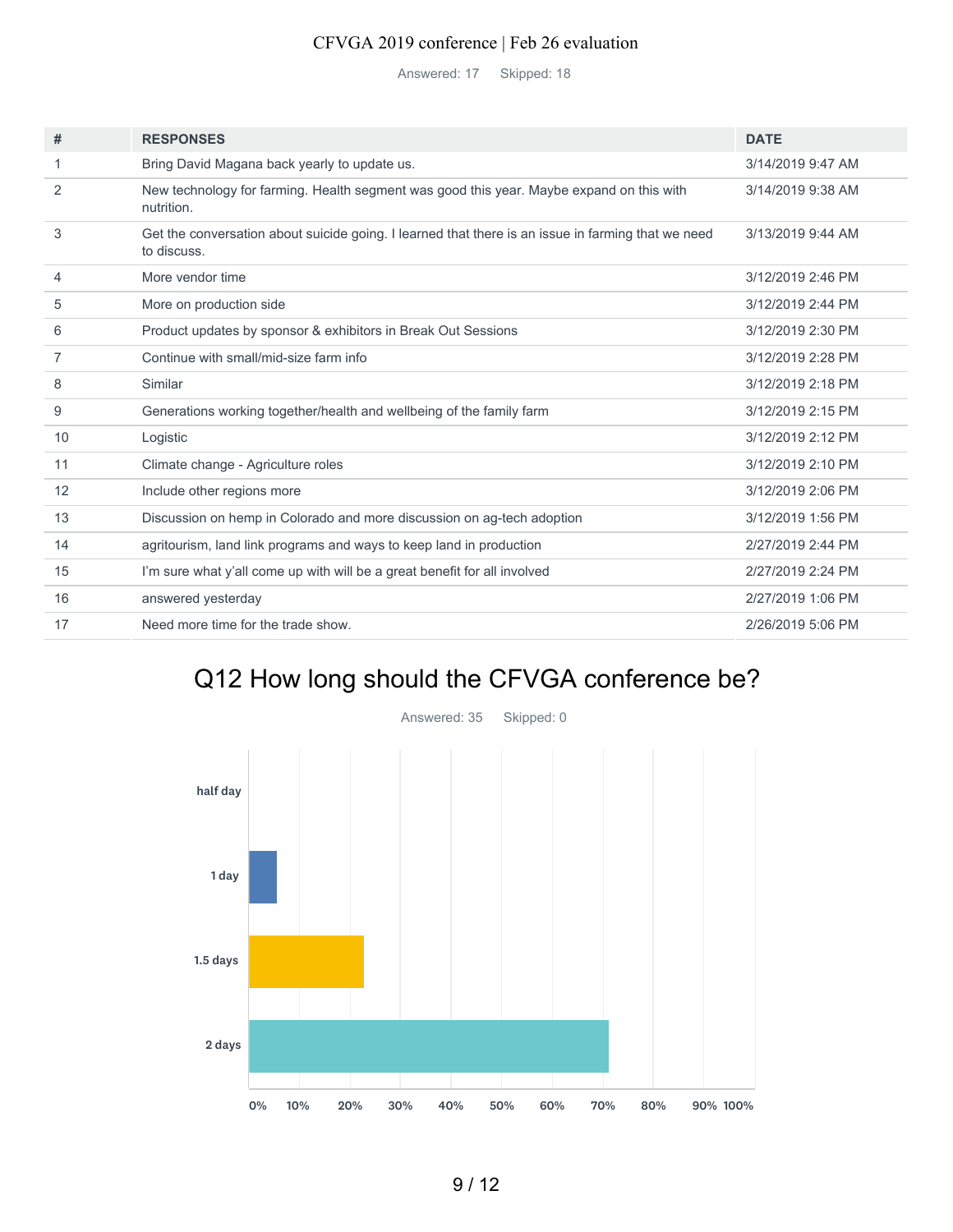| <b>ANSWER CHOICES</b> | <b>RESPONSES</b> |                |
|-----------------------|------------------|----------------|
| half day              | $0.00\%$         | $\overline{0}$ |
| 1 day                 | 5.71%            | 2              |
| 1.5 days              | 22.86%           | 8              |
| 2 days                | 71.43%           | 25             |
| <b>TOTAL</b>          |                  | 35             |

## Q13 Are you going to the Governor's Ag Forum?



| <b>ANSWER CHOICES</b> | <b>RESPONSES</b> |    |
|-----------------------|------------------|----|
| Yes                   | 18.75%           | 6  |
| <b>No</b>             | 81.25%           | 26 |
| <b>TOTAL</b>          |                  | 32 |

## Q14 Which months are best for you to attend the CFVGA conference (select all that apply)?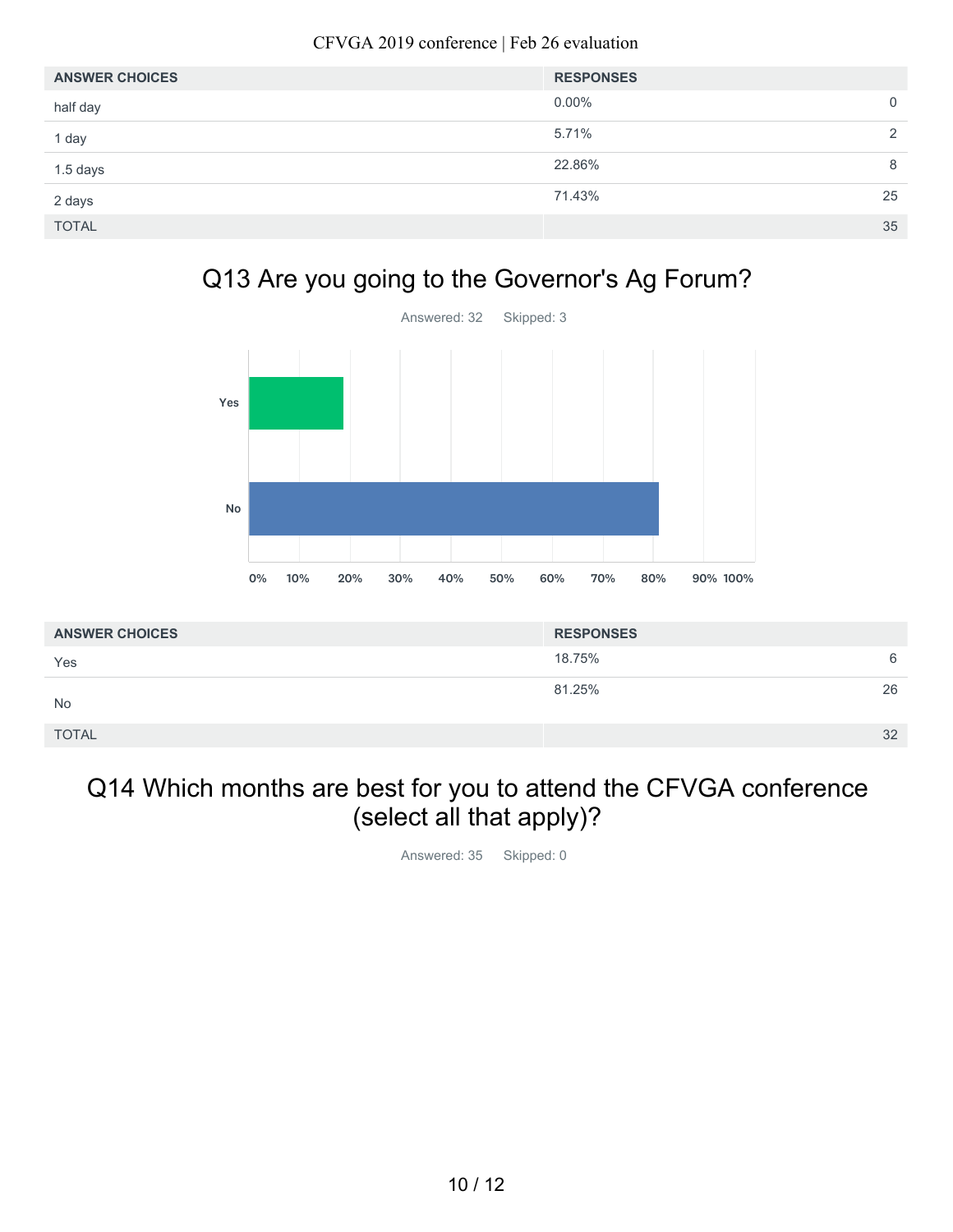

| <b>ANSWER CHOICES</b>        | <b>RESPONSES</b> |    |
|------------------------------|------------------|----|
| Nov                          | 14.29%           | 5  |
| Dec                          | 8.57%            | 3  |
| Jan                          | 51.43%           | 18 |
| Feb                          | 91.43%           | 32 |
| <b>Total Respondents: 35</b> |                  |    |

## Q15 Would you attend if the conference were at a Fairgounds facility along the Front Range?



Yes